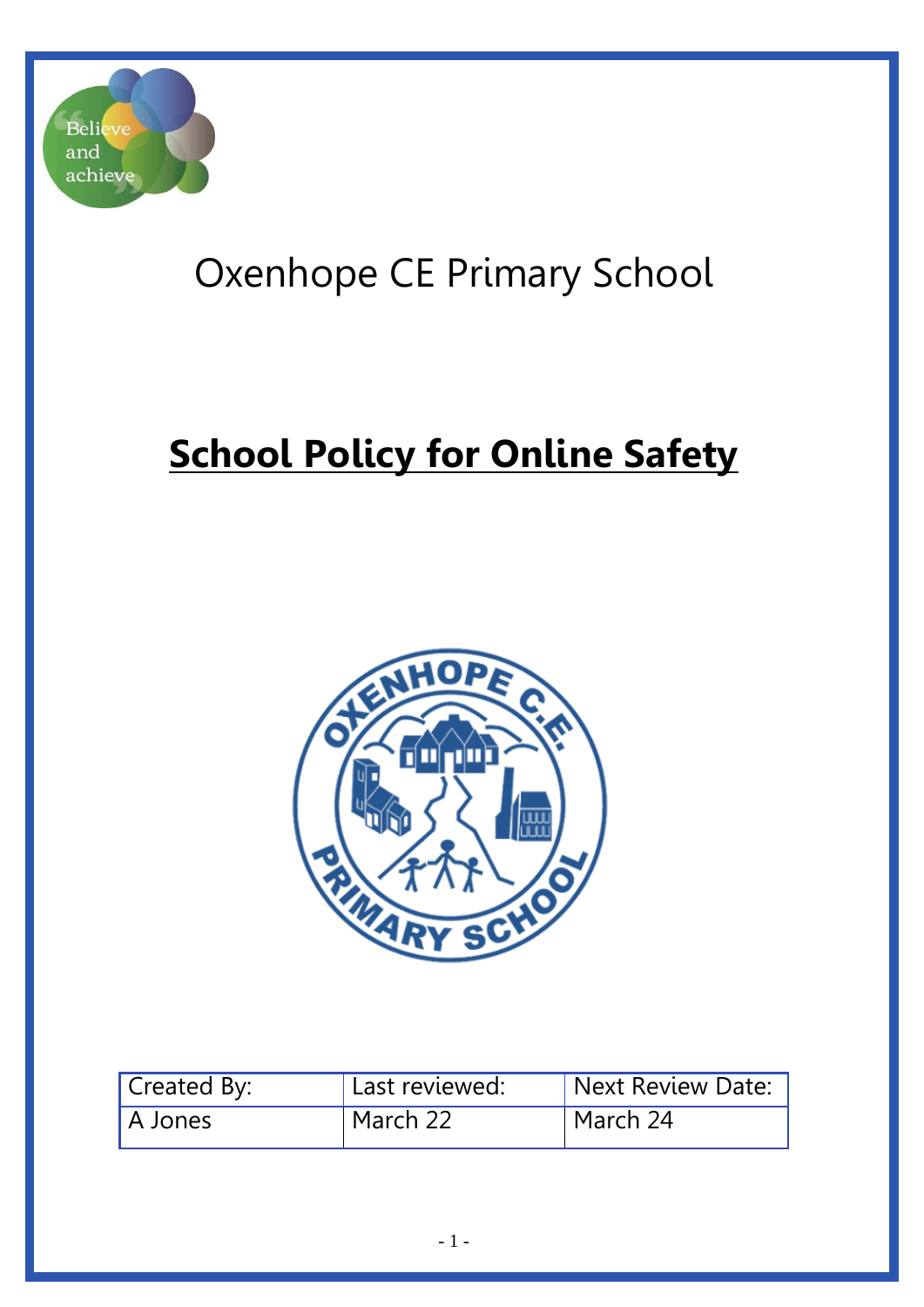We are a community where each person is valued by God. We nurture confidence, delight and discipline in seeking the skills needed to shape life well.

Life in all its fullness; John Chapter 10 v 10.

At Oxenhope CE Primary School, we believe in a broad, balanced and creative curriculum, which provides *each child* with a chance to flourish and achieve their potential by becoming successful, lifelong learners who are able to enjoy life in all its fullness. Our Christian ethos, character and values pervade Oxenhope CE Primary ensuring the exceptional personal development and academic achievement of the whole child, as well as the overall 'well-being' of the school community. The school is wholehearted in its commitment, putting faith and spiritual development at the heart of the curriculum.

### Christian beliefs and practices that underpin this policy

| Love /             | 'Love your neighbour as yourself' Luke 10 v 27                                     |  |  |
|--------------------|------------------------------------------------------------------------------------|--|--|
|                    | Just like Jesus was 'moved with compassion' we want to instil the children of      |  |  |
| Compassion         | Oxenhope with selfless kindness towards others. The ultimate aim is to do good     |  |  |
|                    | to other people, whoever they may be.                                              |  |  |
| Service /          | 'Serve one another in love' Galatians 5 v14                                        |  |  |
| Community          | At Oxenhope we actively seek opportunities to work together to help others. As     |  |  |
|                    | even Jesus washed the disciple's feet we can learn from his example and seek to    |  |  |
|                    | do good where we can, both locally and globally.                                   |  |  |
| Wisdom             | 'Blessed are those who find wisdom, those who gain understanding.' Proverbs 3 v    |  |  |
|                    | 13                                                                                 |  |  |
|                    | As the children at Oxenhope are faced with situations and dilemmas, we             |  |  |
|                    | endeavour to teach and direct them to make wise choices which will develop their   |  |  |
|                    | characters and shape their lives. Wisdom is rooted in a proper reverence for God,  |  |  |
|                    | the source of all life and values.                                                 |  |  |
| <b>Forgiveness</b> | 'Forgive us our sins as we forgive those who have sinned against us.' Luke 11 v 4  |  |  |
|                    | These are the words we quote in our school prayer. As we appreciate how much       |  |  |
|                    | we have been forgiven, we can forgive others.                                      |  |  |
| Courage            | "Have I not commanded you? Be strong and courageous. Do not be afraid; do not      |  |  |
|                    | be discouraged, for the LORD your God will be with you wherever you go."           |  |  |
|                    | Joshua 1 v 9                                                                       |  |  |
|                    | It is important that the children go from Oxenhope with a determined strength that |  |  |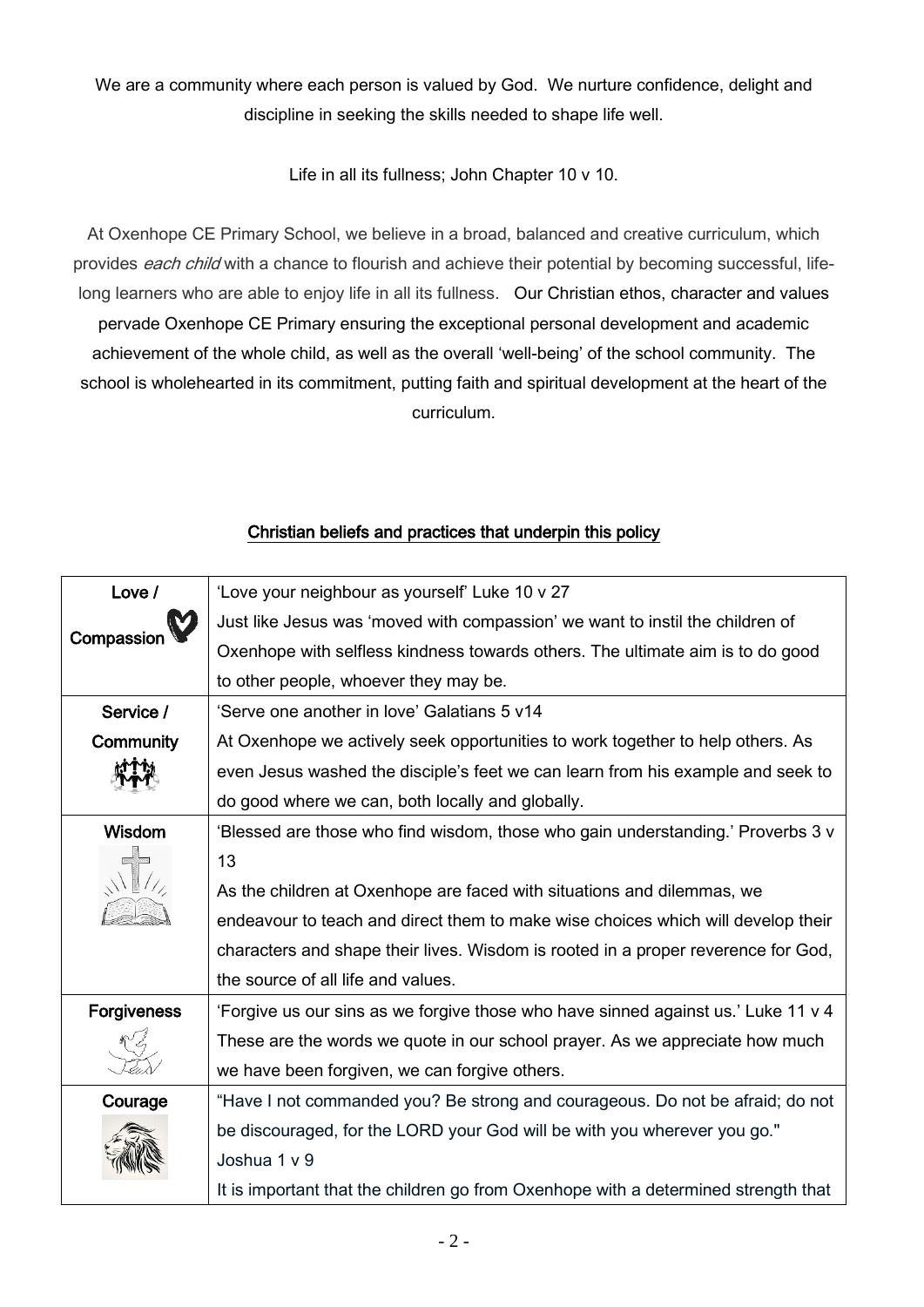|              | they can bravely overcome whatever challenges they are faced with.                  |  |
|--------------|-------------------------------------------------------------------------------------|--|
| Endurance /  | 'Be joyful in hope, patient in affliction, faithful in prayer.' Romans 12 v 12      |  |
| Hope         | Jesus' followers are challenged to think of life like a race. However - NOT a short |  |
|              | sprint but a marathon! The bible says that we are made stronger for the future      |  |
|              | every time we endure and refuse to give up. We teach our children to persevere      |  |
|              | and not give up hope.                                                               |  |
| <b>Truth</b> | 'Instead, we will speak the truth in love, growing in every way more and more like  |  |
| ጠ            | Christ' Ephesians 4 v 15                                                            |  |
|              | We teach the children to be full of integrity and honesty, knowing the difference   |  |
|              | between right and wrong. If they have strong moral principles they will be the      |  |
|              | much needed light in this world. As Jesus said 'the truth will set you free.'       |  |

#### **Introduction**

Technology is seen as an essential resource to support learning and teaching, as well as playing an important role in the everyday lives of children, young people and adults. Consequently, schools need to build in the use of these technologies in order to provide our young people with the skills to access life-long learning and employment.

Information and Communications Technology covers a wide range of resources including; web-based and mobile learning. It is also important to recognise the constant and fast paced evolution of ICT within our society as a whole. Currently the internet technologies children and young people are using both inside and outside of the classroom include:

- Websites
- Learning Platforms and Virtual Learning Environments
- Email and Instant Messaging
- Chat Rooms and Social Networking
- Blogs and Wikis
- Podcasting
- Video Broadcasting
- Music Downloading
- Gaming
- Mobile/ Smart phones with text, video and/ or web functionality
- Other mobile devices with web functionality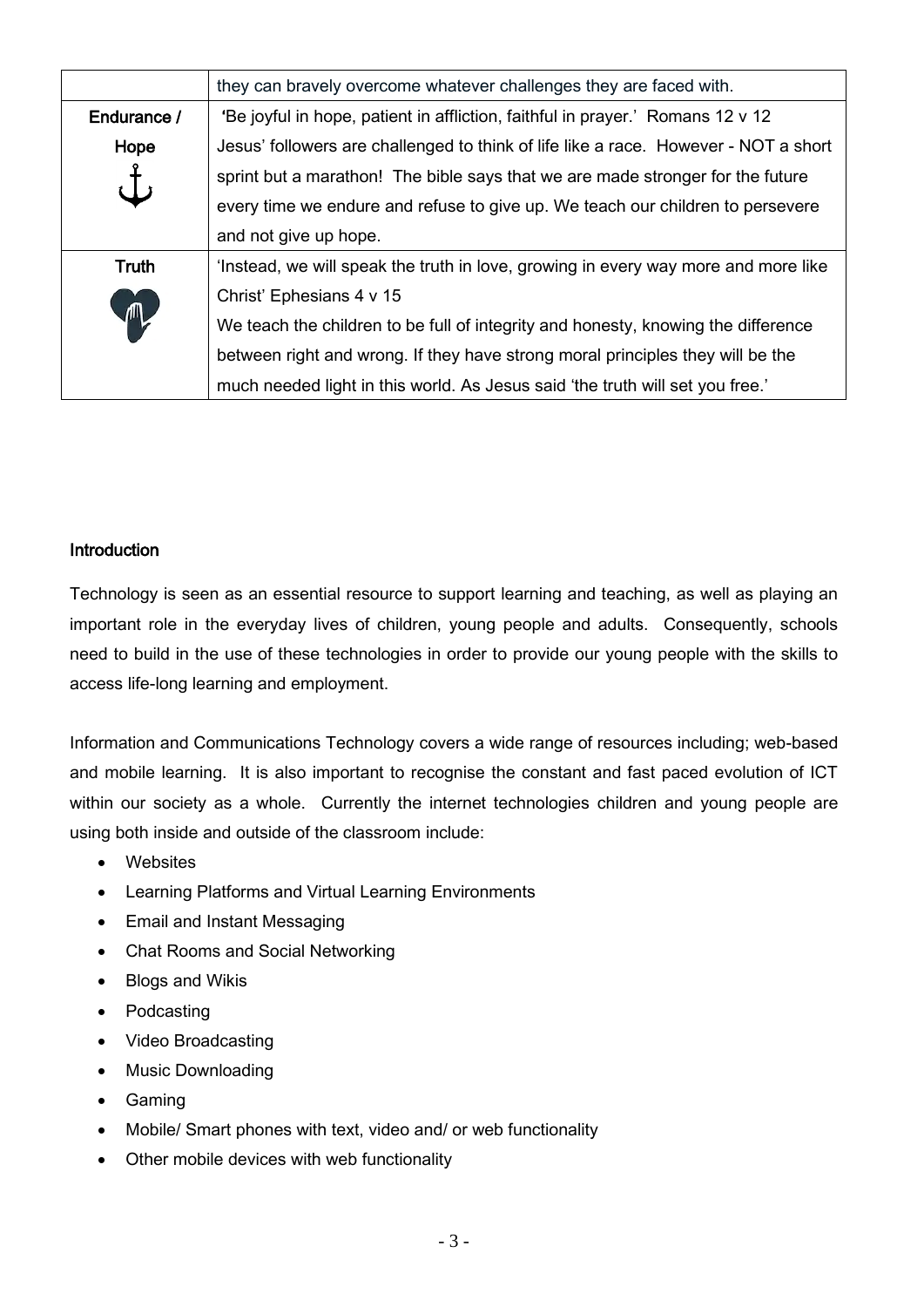Whilst exciting and beneficial both in and out of the context of education, much ICT, particularly webbased resources, are not consistently policed. All users need to be aware of the range of risks associated with the use of these Internet technologies.

We believe that:

- children and young people should never experience abuse of any kind
- children should be able to use the internet for education and personal development, but safeguards need to be in place to ensure they are kept safe at all times.

At Oxenhope CE Primary School we understand the responsibility to educate our pupils on Online Safety issues; teaching them the appropriate behaviours and critical thinking skills to enable them to remain both safe and legal when using the internet and related technologies, in and beyond the context of the classroom.

Both this policy and the Acceptable Use Policy and agreement (for all staff, governors, visitors and pupils) are inclusive of both fixed and mobile internet; technologies provided by the school (such as PCs, laptops, personal digital assistants (PDAs), webcams, whiteboards, voting systems, digital video equipment, etc); and technologies owned by staff, but brought onto school premises (such as laptops, mobile phones and camera phones.

The purpose of this policy is to:

- ensure the safety and wellbeing of children and young people is paramount when adults, young people or children are using the internet, social media or mobile devices
- provide staff and volunteers with the overarching principles that guide our approach to online safety
- ensure that, as an organisation, we operate in line with our values and within the law in terms of how we use online devices.

#### Roles and Responsibilities

As Online Safety is an important aspect of strategic leadership within the school, the Head and governors have ultimate responsibility to ensure that the policy and practices are embedded and monitored. The named Online Safety co-ordinator in our school is Alice Jones who has been designated this role as a member of the senior leadership team. It is the role of the Online Safety coordinator to keep abreast of current issues and guidance through organisations such as BDAT, Bradford Safeguarding Partnership, CEOP (Child Exploitation and Online Protection), Think You Know, NSPCC and liaising with our School's designated Cyber PCSO.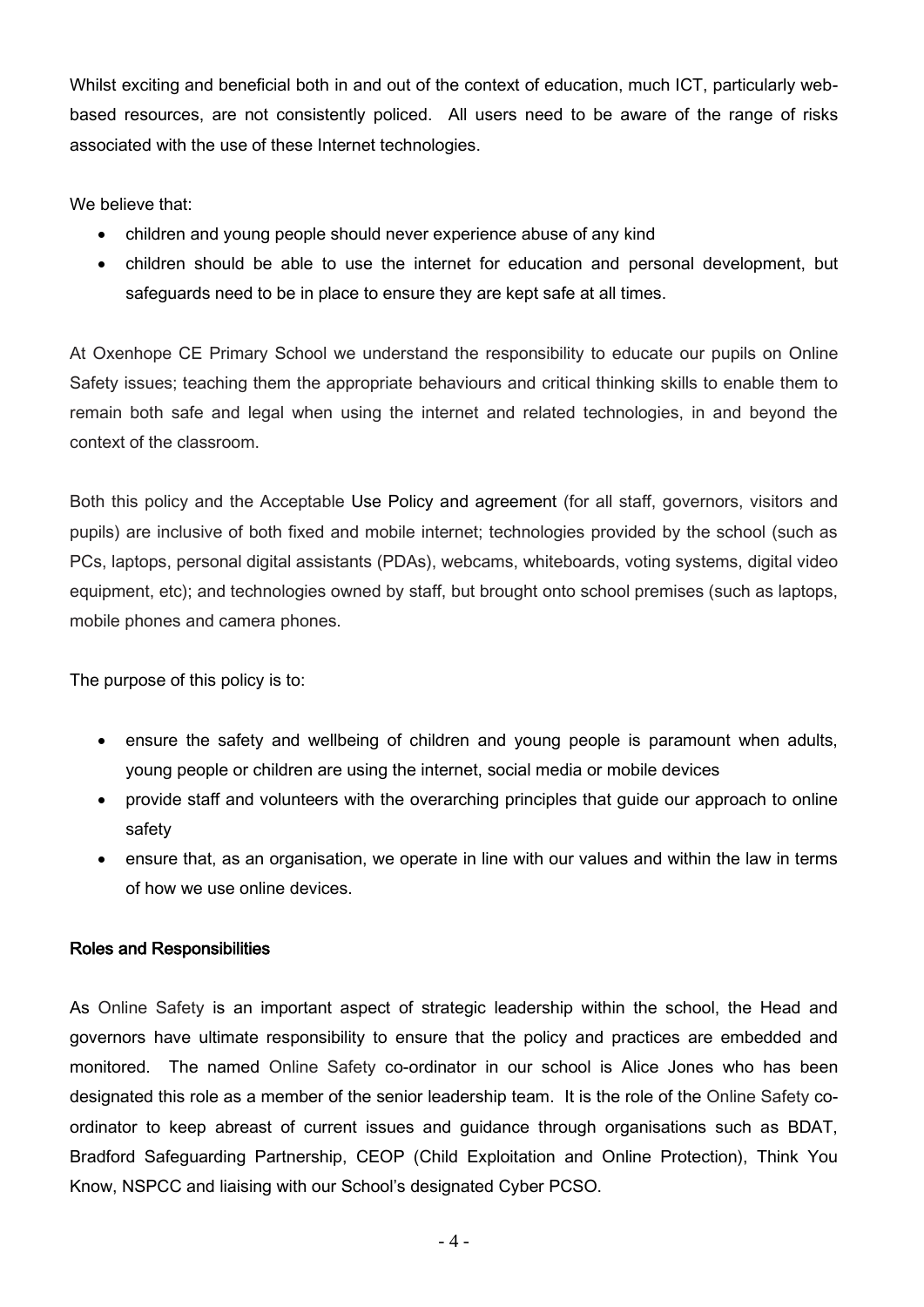Senior Management and Governors are updated by the Head/ Online Safety co-ordinator and all governors have an understanding of the issues and strategies at our school in relation to local and national guidelines and advice.

This policy, supported by the school's acceptable use agreements for staff, governors, visitors and pupils, is to protect the interests and safety of the whole school community. It is linked to the following mandatory school policies: child protection, health and safety, home–school agreements, and behaviour/pupil discipline (including the anti-bullying) policy and PHSGE.

School Designated Safeguarding Lead – Alice Jones School Head Teacher – Alice Jones Leaders for Online Safety – Alice Jones, Michelle Dawson, Nikki Hardaker Subject Leader for Computing – Michelle Dawson

#### Online Safety skills development for staff

- Our staff receive regular information and training on Online Safety issues in the form of staff meetings, twilights and written correspondence.
- All staff have been made aware of individual responsibilities relating to the safeguarding of children within the context of Online Safety and know to report the misuse of technology by any member of the school community to the Online Safety co-ordinator or the Headteacher.
- All staff incorporate Online Safety activities and awareness within their curriculum areas.

#### Managing the school Online Safety messages

- We endeavour to embed Online Safety messages across the curriculum whenever the internet and/or related technologies are used.
- The Online Safety policy will be introduced to the pupils at the start of each school year.
- Online Safety rules are displayed next to computers.
- Weekly newsletters include an Online Safety parent's poster/information
- Our school website features an Online Safety section
- Our PSHE curriculum features a topic of work around Online Safety for all year groups
- We have Online Safety assemblies led by staff and Safety Squad (pupil group)

#### Online Safety in the Curriculum

ICT and online resources are used across the curriculum. We believe it is essential for Online Safety guidance to be given to the pupils on a regular and meaningful basis. Online Safety is embedded within our curriculum and we continually look for new opportunities to promote Online Safety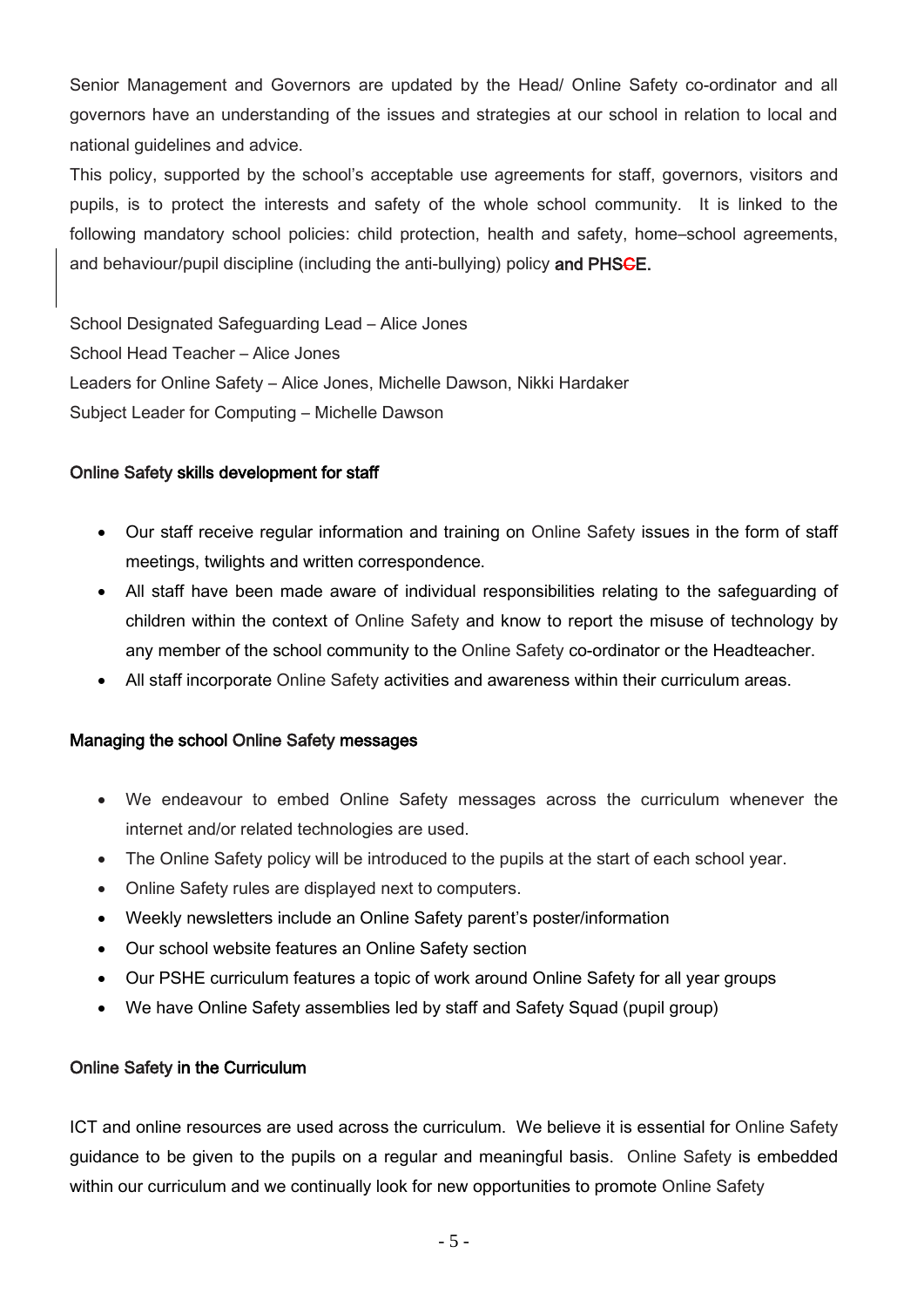- The school provides opportunities within a range of curriculum areas to teach about Online Safety.
- Educating all pupils on the dangers of technologies that maybe encountered outside school is done when opportunities arise and as part of the Online Safety curriculum.
- Pupils are aware of where to seek advice or help if they experience problems when using the internet and related technologies; i.e. parent/ carer, teacher/ trusted staff member, or an organisation such as Childline/ CEOP report abuse button.
- Pupils are taught to critically evaluate materials and learn good searching skills through cross curricular teacher models and discussions.

#### Managing the Internet

#### Use of the Internet to Enhance Learning:

- The school internet access is designed for pupil use and includes filtering.
- Pupils are taught what internet use is acceptable and what is not.
- Internet access will be planned to enrich and extend learning activities.
- Staff will preview any recommended sites before use.
- Staff will guide pupils in on-line activities that will support learning outcomes planned for the pupils' age and ability.
- Pupils will be educated in the effective use of the Internet in research, including the skills of knowledge, location, retrieval and evaluation.

#### Authorised Internet Access

- The school maintains a current record of all staff and pupils who are granted Internet access.
- Parents are asked to sign and return a consent form for pupil access.

#### World Wide Web

- If staff or pupils discover unsuitable sites, the URL (address), time, content must be reported to the Local Authority helpdesk or the support technician via the Headteacher or Online Safety co-ordinator.
- School will ensure that the use of Internet derived materials by pupils and staff complies with copyright law.
- Pupils should be taught to be critically aware of the materials they are shown and how to validate information before accepting its accuracy.
- It is the responsibility of the school, by delegation to the network manager, to ensure that Antivirus protection is installed and kept up to date on all school machines.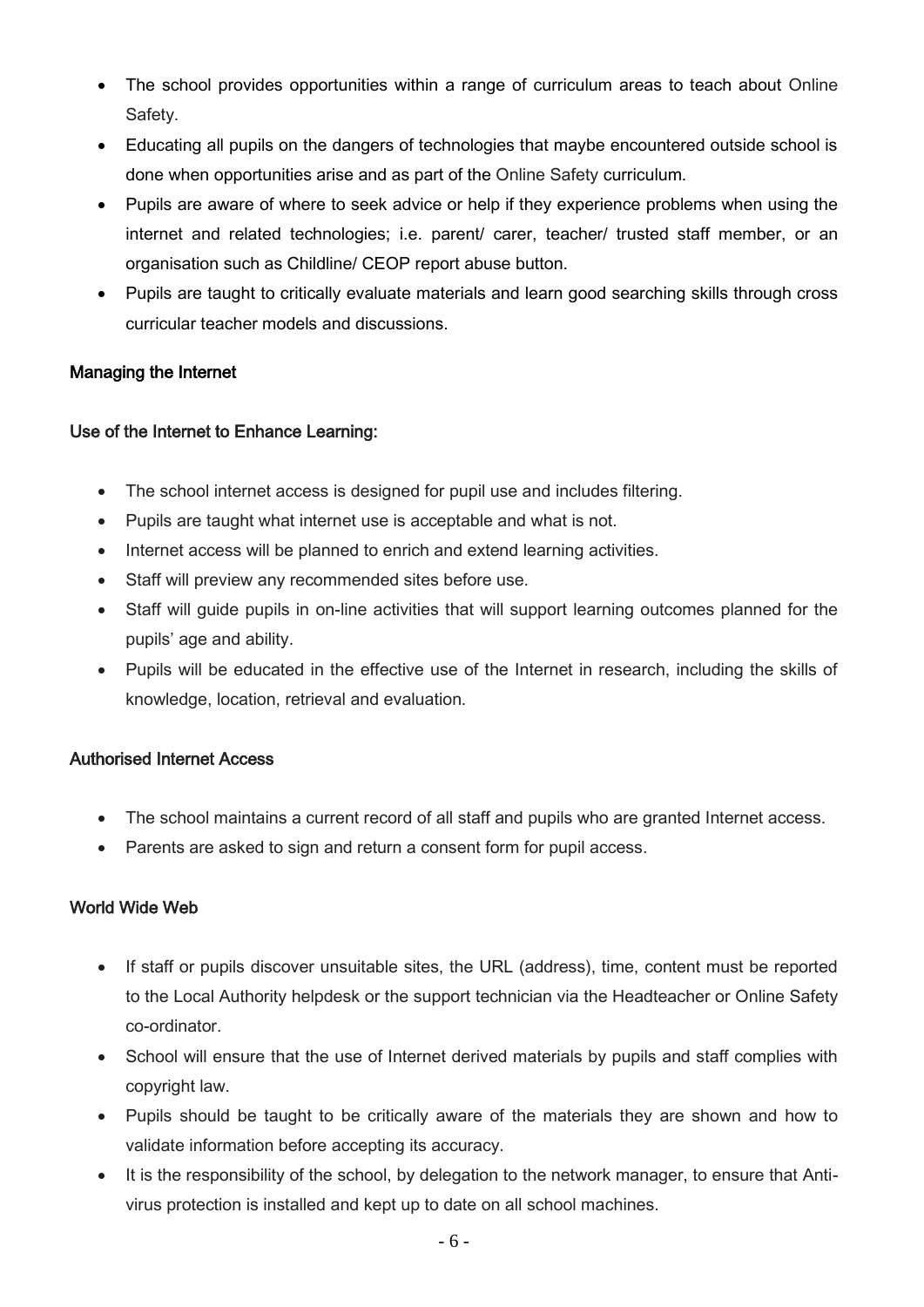#### Social Networking

The use of public social networking sites (e.g instagram, face book) is not allowed in school. School has its own Facebook Page and a Share page, both of which are carefully monitored.

- School will block/filter access to social networking sites and newsgroups unless a specific use is approved.
- Pupils will be advised never to give out personal details of any kind which may identify them or their location.
- Pupils are taught not to place personal photos on any social network space.

#### Mobile technologies

- The school allows staff to bring in personal mobile phones and devices for their own use. Under no circumstances does the school allow a member of staff to contact a pupil or parent/ carer using their personal device. Staff are not permitted to use mobile phones / texts during lesson time.
- KS2 children can bring in mobile phones or tablets if they walk home or they go from one parent's house to another. These are gathered in at the start of the day and given back to the child when they leave. Children and parents sign an acceptable use statement to ensure proper use of devices.
- The school is not responsible for the loss, damage or theft of any personal mobile device.
- Staff and visitors sign an acceptable use statement to ensure proper use of devices.

#### Managing email

The use of email within most schools is an essential means of communication for both staff and pupils. In the context of school, email should not be considered private. Educationally, email can offer significant benefits including; direct written contact between schools on different projects, be they staff based or pupil based, within school or international. We recognise that pupils need to understand how to style an email in relation to their age and good 'netiquette', and as such will be taught how to structure communication appropriately

- The school gives all staff their own email account to use for all school business. This is to minimise the risk of receiving unsolicited or malicious emails and avoids the risk of personal profile information being revealed.
- It is the responsibility of each account holder to keep the password secure. For the safety and security of users and recipients, all mail is filtered and logged; if necessary email histories can be traced. This should be the account that is used for all school business.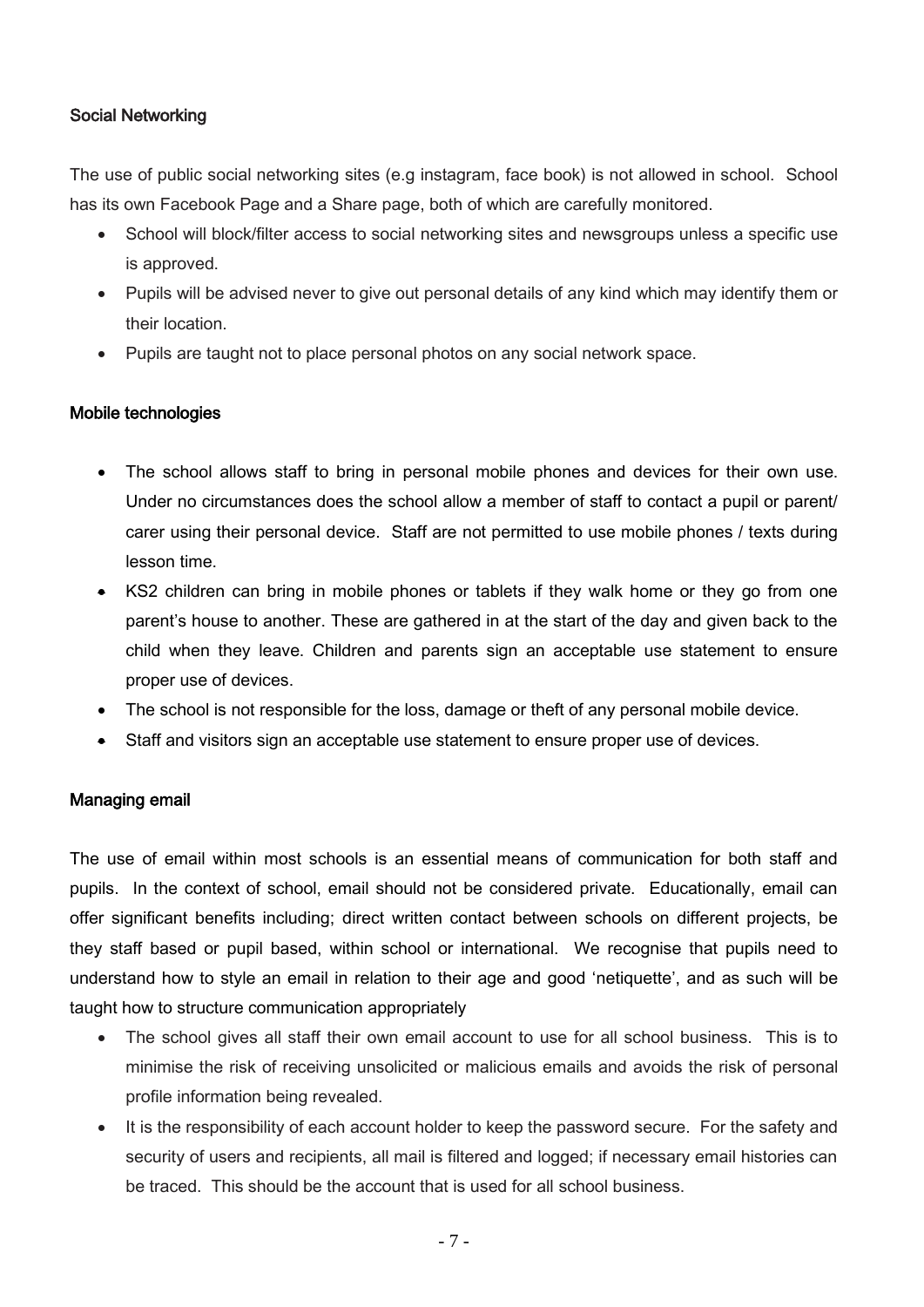- Under no circumstances should staff contact pupils, parents or conduct any school business using personal email addresses.
- Pupils may only use approved e-mail accounts on the school system.
- Pupils must immediately tell a teacher if they receive offensive e-mail.
- Pupils must not reveal personal details of themselves or others in e-mail communication, or arrange to meet anyone without specific permission.
- Access in school to external personal e-mail accounts may be blocked.

#### Safe Use of Images

- With the written consent of parents (on behalf of pupils) and staff, the school permits the appropriate taking of images by staff and pupils with school equipment.
- Staff are not permitted to use personal digital equipment, such as mobile phones and cameras, to record images of pupils, this includes when on field trips.
- Pupils are not permitted to use personal digital equipment, including mobile phones and cameras, to record images of the others, this includes when on field trips.

#### Consent of adults who work at the school

Permission to use images of all staff who work at the school is sought on induction.

#### Publishing pupil's images and work

On a child's entry to the school, all parents/guardians will be asked to give permission to use their child's work/photos in the following ways:

- Social media (the school's own Facebook page and Share page) and general media appearances, eg local/ national media/ press releases sent to the press highlighting an activity (sent using traditional methods or electronically).
- This consent form is considered valid for the entire period that the child attends this school. Parents/ carers may withdraw permission, in writing, at any time.

#### Published content and the school website and learning platform.

- Photographs that include pupils will be selected carefully and will not enable individual pupils to be clearly identified.
- Pupils' full names will not be used anywhere on the Web site or Blog, especially in association with photographs. Written permission from parents or carers will be obtained before photographs of pupils are published on the school web site, other sites such as Facebook and for marketing purposes.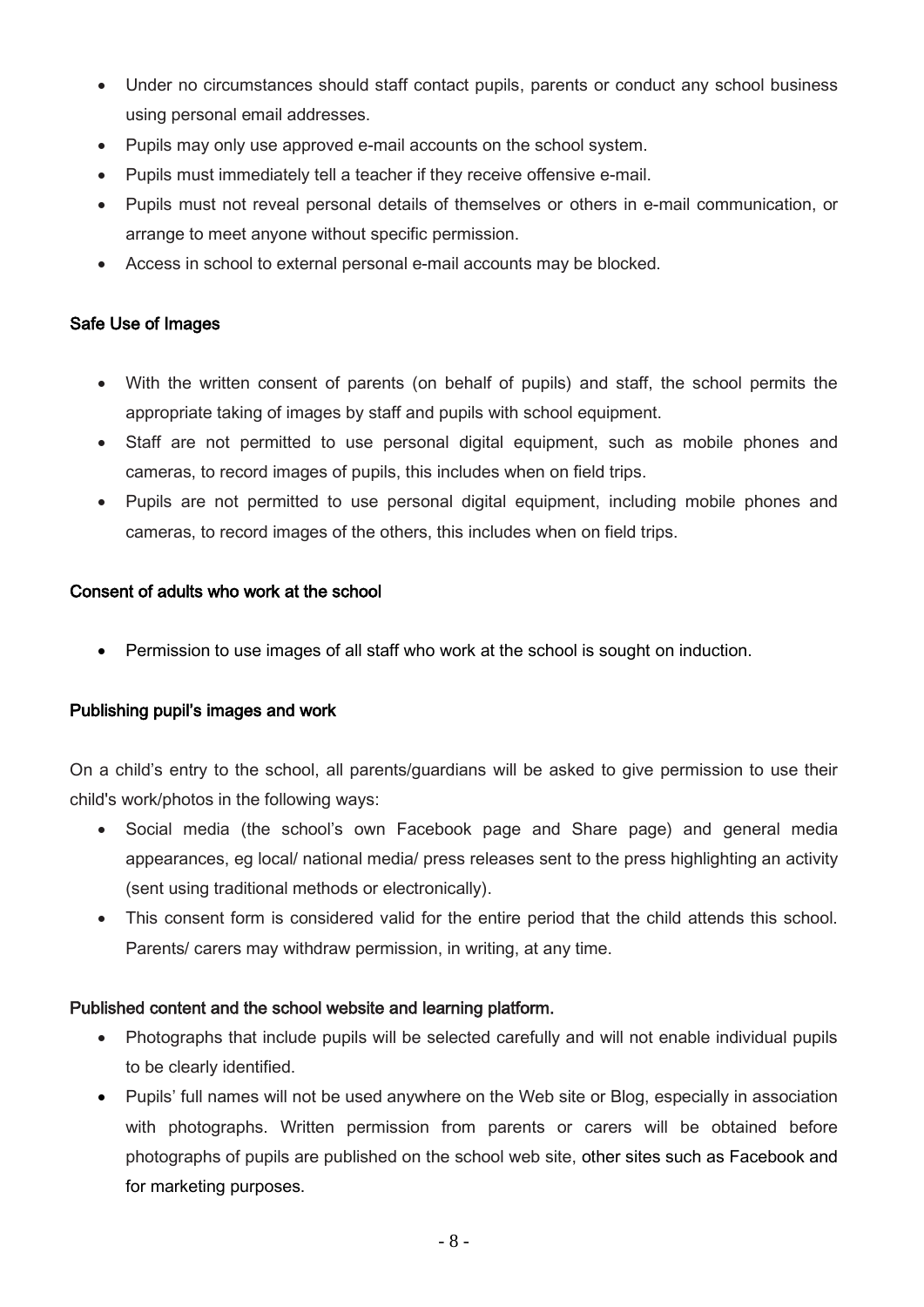#### Webcams and laptop cameras

- Pupils are alerted to the danger of using web cams and laptop cameras as an extension of a chat room.
- Parents are asked to sign and return a consent form for pupil access.
- For aspects of the curriculum teachers may plan to use video conferencing or web cams. Children will always be monitored by a member of staff when these technologies are in use.

#### **Filtering**

The school will work in partnership with the Local Authority, and the Internet Service Provider to ensure filtering systems are as effective as possible.

#### Managing Emerging Technologies

Emerging technologies will be examined by the ICT co-ordinator for educational benefit and a risk assessment will be carried out before use in school is allowed.

#### Information System Security

School ICT systems capacity and security will be reviewed regularly. Virus protection will be installed and updated regularly. Security strategies will be discussed with the Local Authority.

#### Protecting Personal Data

Personal data will be recorded, processed, transferred and made available according to UK General Data Protection Regulation (UK GDPR), tailored by the Data Protection Act 2018.

#### Assessing Risks

- The school will take all reasonable precautions to prevent access to inappropriate material. However, due to the international scale and linked Internet content, it is not possible to guarantee that unsuitable material will never appear on a school computer.
- The school will audit ICT use to establish if the Online Safety policy is adequate and that the implementation of the Online Safety policy is appropriate.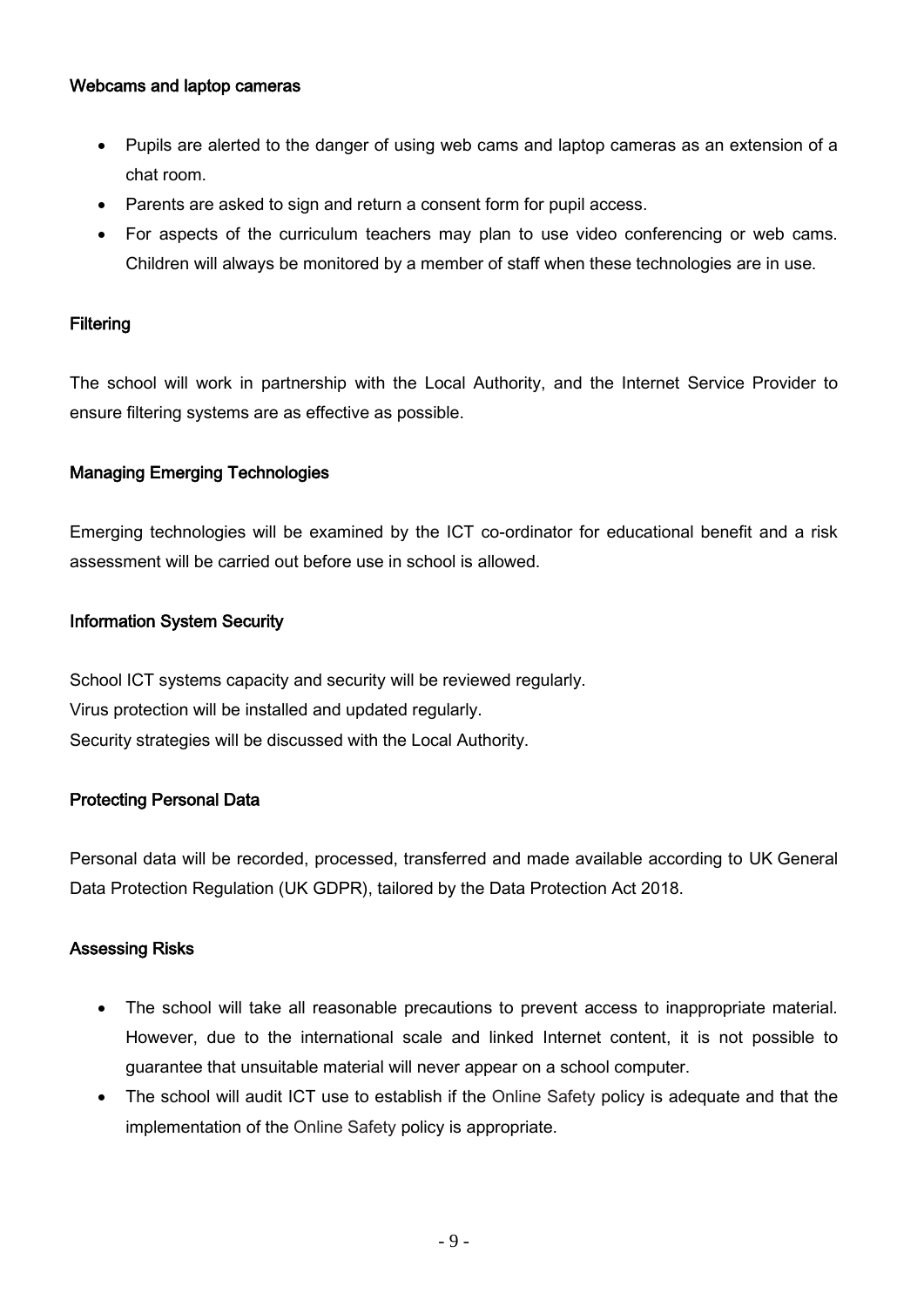#### Equal Opportunities

#### Pupils with additional needs

The school endeavours to create a consistent message with parents for all pupils and this in turn should aid establishment and future development of the schools' Online Safety rules.

However, staff are aware that some pupils may require additional teaching including reminders, prompts and further explanation to reinforce their existing knowledge and understanding of Online Safety issues.

Where a pupil has poor social understanding, careful consideration is given to group interactions when raising awareness of Online Safety. Internet activities are planned and well managed for these children and young people.

#### Parental Involvement

We believe that it is essential for parents/ carers to be fully involved with promoting Online Safety both in and outside of school.

- Parents/ carers and pupils are actively encouraged to contribute to adjustments or reviews of the school Online Safety policy via Online Safety training, governor meetings, parent's questionnaire
- Parents/ carers are asked to read through and sign acceptable use agreements on behalf of their child.
- Parents/ carers are required to decide as to whether they consent to images of their child being taken/ used in the public domain (e.g., on school website)
- Regular communication is sent to parents about online safety on general newsletters and specific updates
- Parents who have been given a DFE allocated computer during covid sign a separate acceptable usage document

#### Handling Online Safety Complaints

- Complaints of Internet misuse will be dealt with by the Online Safety co-ordinator or Headteacher and recorded in the Incident Log.
- Any complaint about staff misuse must be referred to the Headteacher.
- Complaints of a child protection nature must be reported to the Named Persons for Child Protection.
- Pupils and parents will be informed of the complaints procedure.
- Pupils are encouraged to inform their teacher or other adults in school regarding anything which makes them feel uncomfortable while using ICT.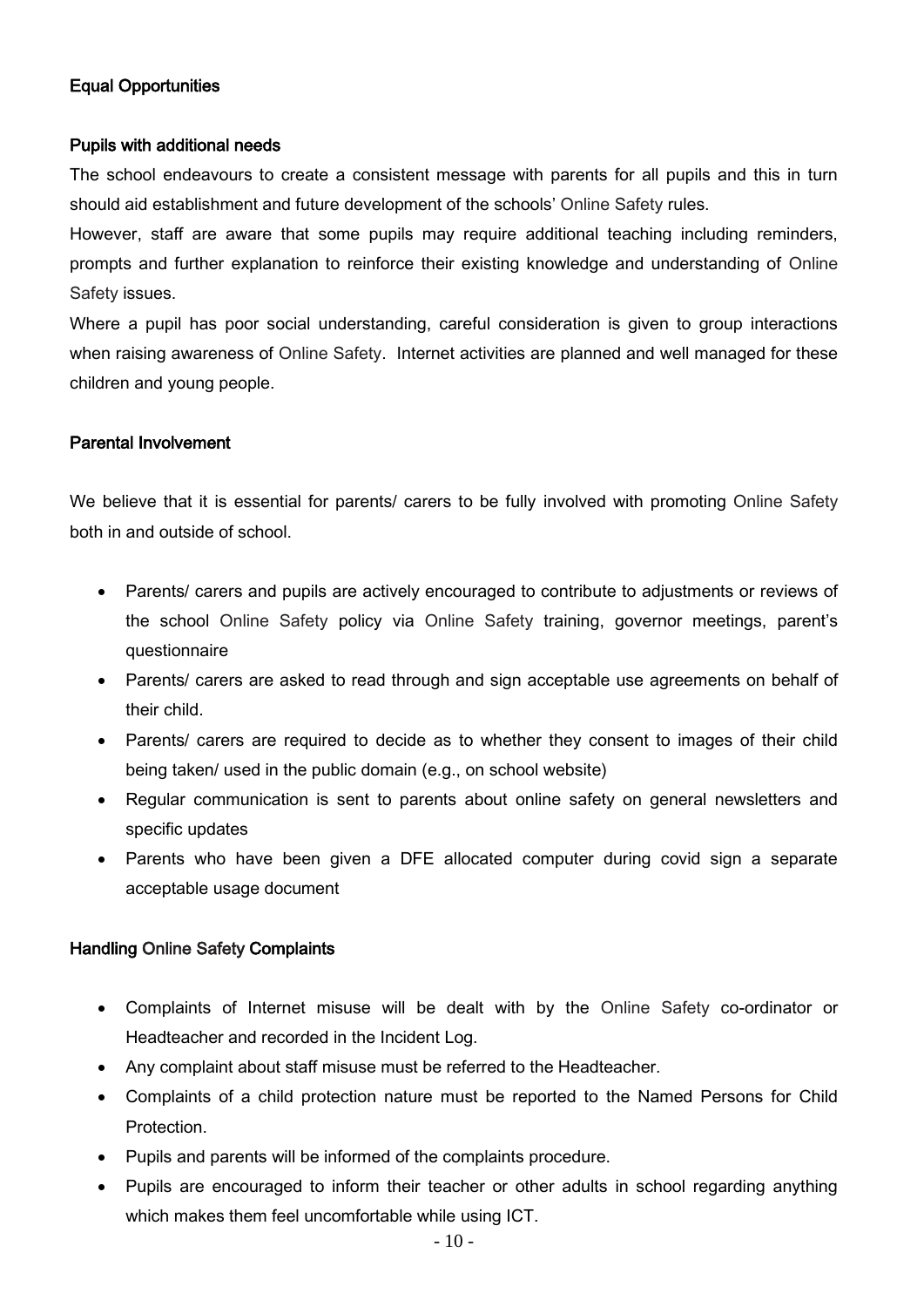#### If Online Abuse occurs, we will respond to it by:

- having clear and robust safeguarding procedures in place for responding to abuse (including online abuse)
- providing support and training for all staff and volunteers on dealing with all forms of abuse, including bullying or cyberbullying, emotional abuse, sexting, sexual abuse and sexual exploitation
- making sure our response takes the needs of the person experiencing abuse, any bystanders and our organisation as a whole into account
- reviewing the plan developed to address online abuse at regular intervals, in order to ensure that any problems have been resolved in the long term.

#### Communication of Policy

#### Pupils

- Rules for Internet access will be posted in all networked rooms.
- Pupils will be informed that Internet use will be monitored.

#### **Staff**

- All staff will be given the School Online Safety Policy and its importance explained.
- Staff should be aware that Internet traffic can be monitored and traced to the individual user. Discretion and professional conduct is essential.

#### Parents

• Parents' attention will be drawn to the School Online Safety Policy in newsletters, the school prospectus and on the school website.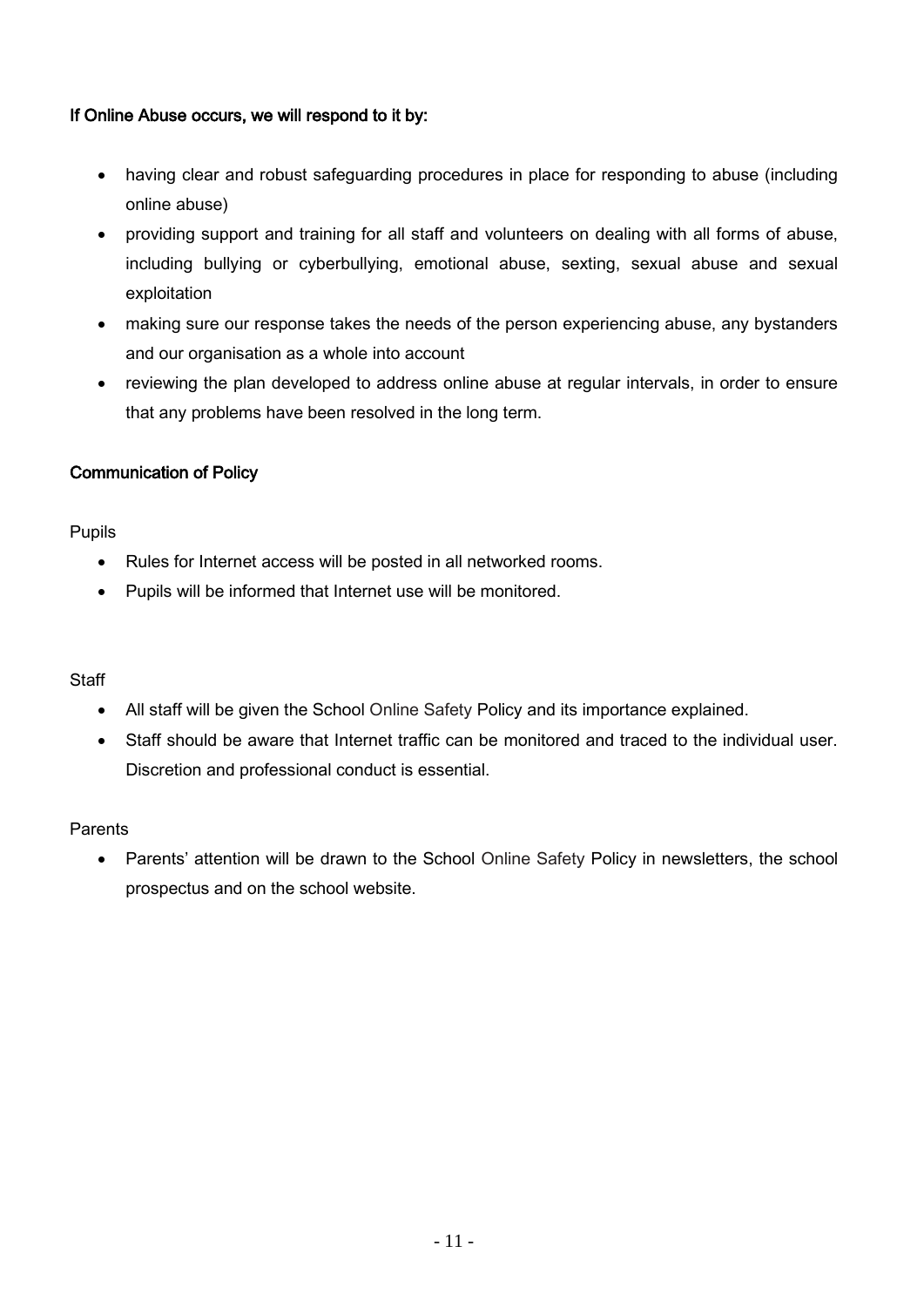#### Reviewing this Policy

#### Review Procedure

There will be an on-going opportunity for staff to discuss with the Online Safety coordinator any issue of Online Safety that concerns them.

This policy will be reviewed annually and consideration given to the implications for future whole school development planning.

The policy will be amended if new technologies are adopted or Central Government change the orders or guidance in any way.

#### Related policy and procedure

This policy statement should be read alongside our organisational policies and procedures, including:

- child protection
- procedures for responding to concerns about a child or young person's wellbeing
- dealing with allegations of abuse made against a child or young person
- managing allegations against staff and volunteers
- code of conduct for staff and volunteers
- anti-bullying policy and procedures
- photography and image sharing guidance
- acceptable use policy (ICT) and agreement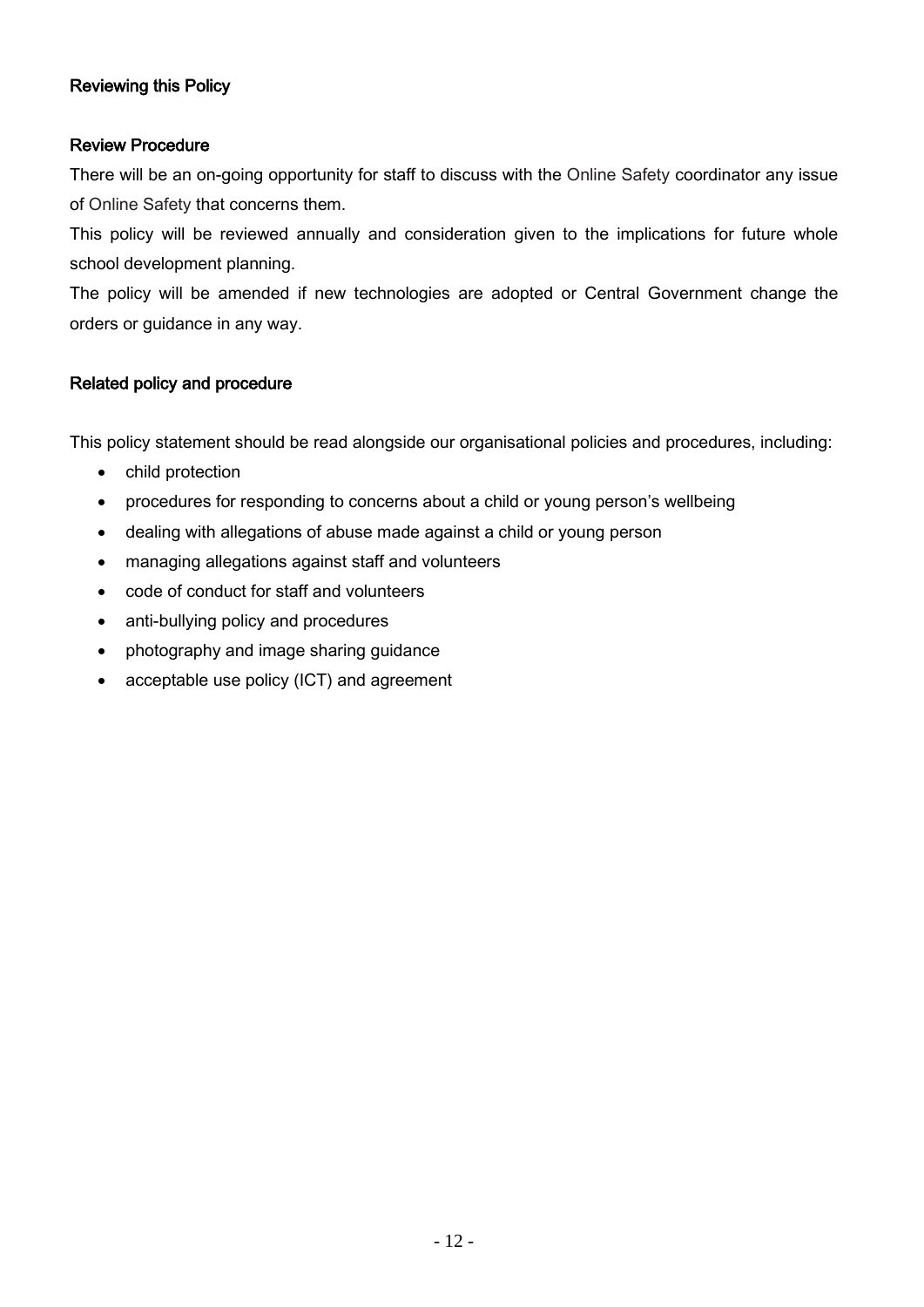### Appendix 1

## Oxenhope C of E online safety and mobile devices acceptable us agreement for use with KS2 children.

Parents/carers: please read and discuss this agreement with your child and then sign it, ask your child to sign it, and return it to the school. If you have any questions or concerns, please speak to Mrs Jones. Headteacher and online safety lead.

#### Young person's agreement

- I will be responsible for my behaviour when using the internet, including social media platforms, games and apps. This includes the resources I access and the language I use.
- I will not deliberately browse, download or upload material that could be considered offensive or illegal. If I accidentally come across any such material I will report it immediately to the school staff.
- I will not send anyone material that could be considered threatening, bullying, offensive or illegal.
- I will not give out any personal information online, such as my name, phone number or address.
- I will not reveal my passwords to anyone.
- I will not arrange a face-to-face meeting with someone I meet online unless I have discussed this with my parents and/or school staff and am accompanied by a trusted adult.
- If I am concerned or upset about anything I see on the internet or any messages that I receive, I know I can talk to any school staff.
- I will only bring a mobile phone or tablet to school if I walk home or I travel to another parent or carers house after school.
- I will hand in my devices at the start of the school day to school staff
- I will not turn on my device until I have left the school building and playground

I understand that my internet use at Oxenhope CE Primary School will be monitored and logged and can be made available to the school staff. I understand that these rules are designed to keep me safe and that if I choose not to follow them, Oxenhope CE Primary School may contact my parents/carers.